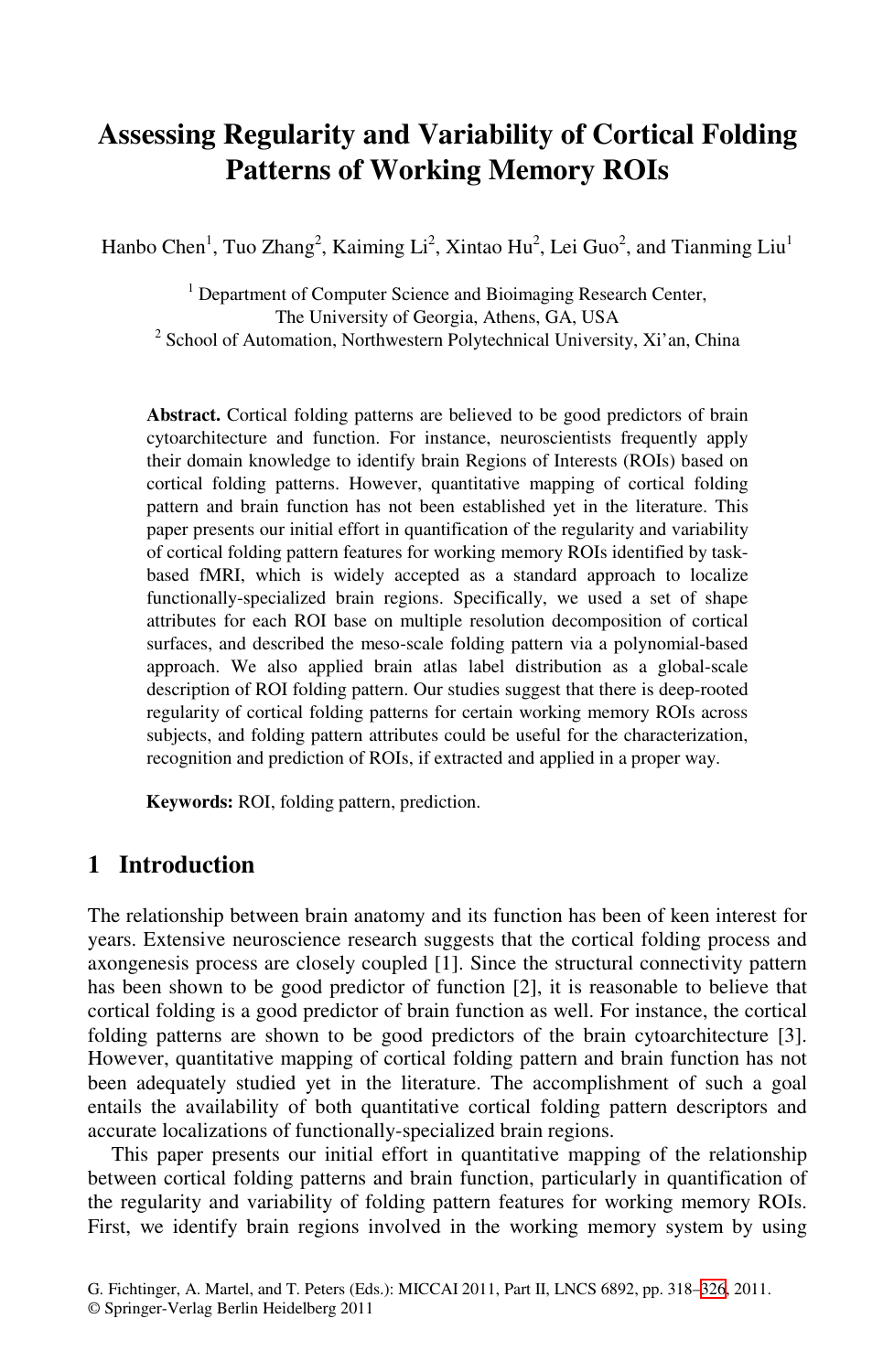task-based fMRI. Then, we introduce two groups of descriptive cortical folding pattern features for these ROIs in multiple scales. One is to present the global-scale folding pattern by using the widely used MNI (Montreal Neurological Institute) atlas labels. Another is to present the meso-scale folding pattern by using the recently published polynomial models [4]. Compared with other folding pattern descriptors [5, 6, 7], the advantages of the polynomial model not only lie in its meso-scale view which is more suitable for ROIs, but also its compactness for describing the symmetric shape patterns and its soundness for classifying the cortical shapes into eight primitive folding patterns [8]. To effectively extract folding pattern features for the ROIs, the cortical surface is decomposed into multiple resolutions [7] and attributes are generated on the multi-resolution surfaces. In order to assess the regularity and variability of the shape attributes for each ROI in the working memory network, we performed a set of statistical and computational analysis for ROIs within a population. The experimental results show that there exists deep-rooted regularity of cortical folding patterns for certain ROIs. Finally, we performed ROI prediction based on the extracted multi-scale folding attributes, and our results show that only certain ROIs with consistent folding patterns across individuals can be predicted accurately.



**Fig. 1.** The flowchart of our approaches. (a) Obtain working memory network ROIs from taskbased fMRI. (b) Reconstruct cortical surface from DTI data. (c) Map ROIs onto cortical surface. (d) Decompose cortical surface into multi-resolution surfaces. (e) Map ROIs on multiresolution surfaces. (f) Compute folding patterns. (g) Generate meso-scale attributes for each ROI. (h) Atlas labeling. (i) Generate global-scale attribute for each ROI.

# **2 Methods**

### **2.1 Overview**

The flowchart of the proposed algorithmic pipeline is outlined in Fig. 1. The folding pattern of human cerebral cortex is a multi-scale concept [9]. Hence, we extract shape features for each ROI base on both folding patterns of multi-resolution surfaces and MNI atlas labels, and then assess the regularity and variability of these features. The cortical surface reconstructed from DTI data [10] is decomposed into multiresolutions by the spherical wavelet algorithm approach [7]. The volumetric working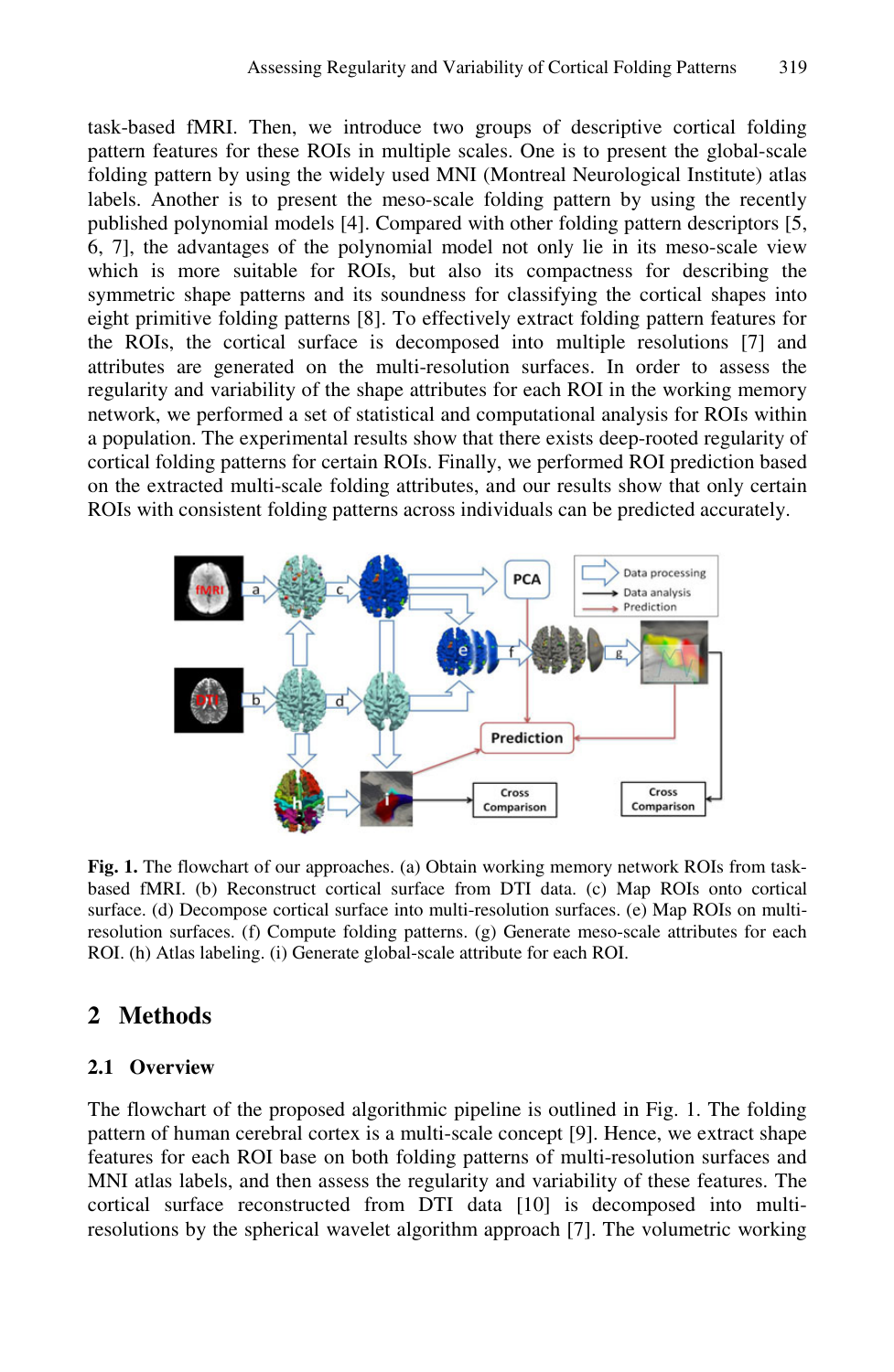memory ROIs were obtained from task-based fMRI, and then are mapped onto the reconstructed surface, as well as other decomposed multi-resolution surfaces. Then, the folding patterns of the ROIs are computed by the polynomial models [4], and the feature vectors of each ROI is then obtained and analyzed via the methods illustrated in Fig. 1 separately. Finally, ROI prediction based on these folding pattern features is performed and a PCA (principal component analysis) model is introduced to constrain the spatial relationship among ROIs.

# **2.2 Data Acquisition and Pre-processing**

Seventeen healthy students were recruited to participate in this study. Each participant performed a modified version of the OSPAN task (3 block types: OSPAN, Arithmetic, and Baseline) while fMRI data was acquired. DTI scans were also acquired for each participant. FMRI and DTI scans were acquired on a 3T GE Signa scanner. Acquisition parameters are as follows: fMRI: 64x64 matrix, 4mm slice thickness, 220mm FOV, 30 slices, TR=1.5s, TE=25ms, ASSET=2; DTI: 128x128 matrix, 2mm slice thickness, 256mm FOV, 60 slices, TR=15100ms, ASSET=2, 3 B0 images, 30 optimized gradient directions, b-value=1000. Each participant's fMRI data was analyzed using FSL FEAT. Individual activation map reflecting the OSPAN (complex span) contrast was identified. Totally, 15 activated ROIs were recognized and applied for this study (Table 1). These ROIs were mapped on the cortical surface and on the corresponding decomposed surfaces, as shown in Fig. 2. The size of ROI is defined by the number of neighborhood vertex rings, which is set as 5 in this paper.

| Region name                  | Region ID |                 | Region name                    | Region ID |       |
|------------------------------|-----------|-----------------|--------------------------------|-----------|-------|
|                              | Left      | Right           |                                | Left      | Right |
| Insula                       |           | 10              | Precuneus                      |           |       |
| <b>Medial Frontal Cortex</b> |           |                 | <b>Superior Frontal Gyrus</b>  |           | 14    |
| Occipital Pole               |           |                 | Inferior Parietal Lobule       |           | 15    |
| Paracingulate Gyrus          | 4         | 12 <sub>1</sub> | Dorsolateral Prefrontal Cortex |           |       |
| Precentral Gyrus             |           |                 | Lateral Occipital Gyrus        |           |       |

**Table 1.** The names and coresponding IDs of 15 recognized working memory ROIs

### **2.3 Multi-scale Surface Decomposition**

In this paper, the over-complete spherical wavelets algorithm [7] is applied to decompose the original cortical surface reconstructed from DTI data into a cascade of 7 lower resolutions (Fig. 2). The lower the resolution is, the smoother and less convoluted the surface will be. In this spherical wavelet transform process, a set of wavelet coefficient samples on the subdivided icosahedron grid are obtained from the input shape described as a set of mesh vertices, which corresponds directly to the resolution level of the spherical wavelet transform. After the transformation, each vertex has a set of wavelet coefficients representing its position in lower resolutions. The total number of vertices and the indices of vertices do not change during this decomposition process [7]. Thus, the correspondence of a vertex remains in all resolutions, which is illustrated by the same ROI colors in Fig. 2. More details of the over-complete spherical wavelets algorithm are referred to [7].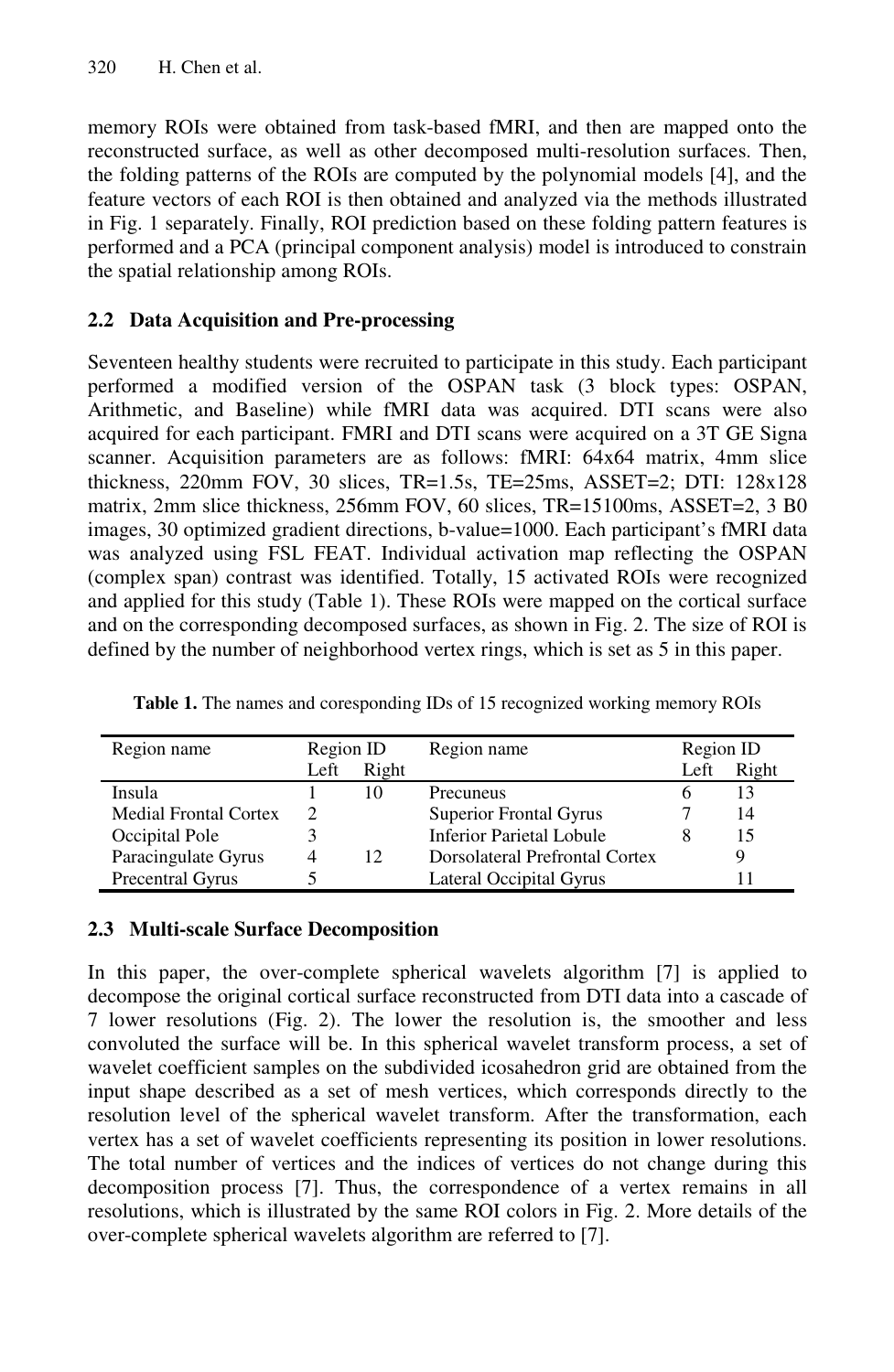

**Fig. 2.** An example of multi-resolution decomposition for a cortical surface. The ROIs are mapped onto all resolutions respectively encoded by certain colors.

#### **2.4 Folding Pattern Descriptors**

#### **2.4.1 Meso-Scale Attributes Based on Polynomial Folding Descriptors**

Based on the above surface decomposition, the folding pattern attributes of each ROI are extracted on multi-resolutions, respectively. To compute the folding pattern of a surface patch, a parametric folding descriptor using polynomials [4] is applied:

$$
Z = aX^2 + bY^2 + cX^3 + dY^3 \tag{1}
$$

where, *a* and *b* describe the mirror symmetric components of the patch along x axis and y axis respectively, while *c* and *d* represent the rotational symmetric components [4]. Then, a model-driven method similar to that in [4] is applied to classify the combination of the symmetric components into eight primitive patterns of peak, pit, ridge, valley, saddle ridge, saddle valley, flat, and inflection [8]. The attribute vector of ROI on each surface resolution is defined as the normalized histogram of eight patterns within ROI. Thus, there is an 8-dimensional attribute vector for each ROI on each resolution of surface representation. Hence, we have a 64-dimensional mesoscale folding pattern attribute vector for each ROI.

#### **2.4.2 Global-scale Folding Attribute Based on MNI Labels**

The HAMMER tool [12] was used to label the cortical surface into MNI labels. Then, the global-scale attribute vector of ROI based on MNI atlas labels is defined as the normalized histogram of MNI labels within each ROI as follows.

$$
V_i = \frac{\left(v_i^{h_1}, v_i^{h_2}, \cdots, v_i^{h_n}\right)}{\left|v_i^{h_1}, v_i^{h_2}, \cdots, v_i^{h_n}\right|} \tag{2}
$$

where  $v_i^{h_k}$  is the number of vertices with MNI label  $h_k$  within ROI *i*. The size of the vector is dependent on the combination of MNI label within an ROI.

#### **2.5 Folding Pattern Feature Analysis**

The cosine similarity has been widely applied as a measurement of similarity between feature vectors, and is adopted here. Denote  $R_m^p$  as ROI #*m* of subject *p* and  $A_m^p$  as the attribute vector of  $R_m^{\hat{p}}$ , the average similarity  $S_{mn}$  between 2 ROIs *m* and *n* is defined to measure the feature similarity for each ROI pair within a group as follows: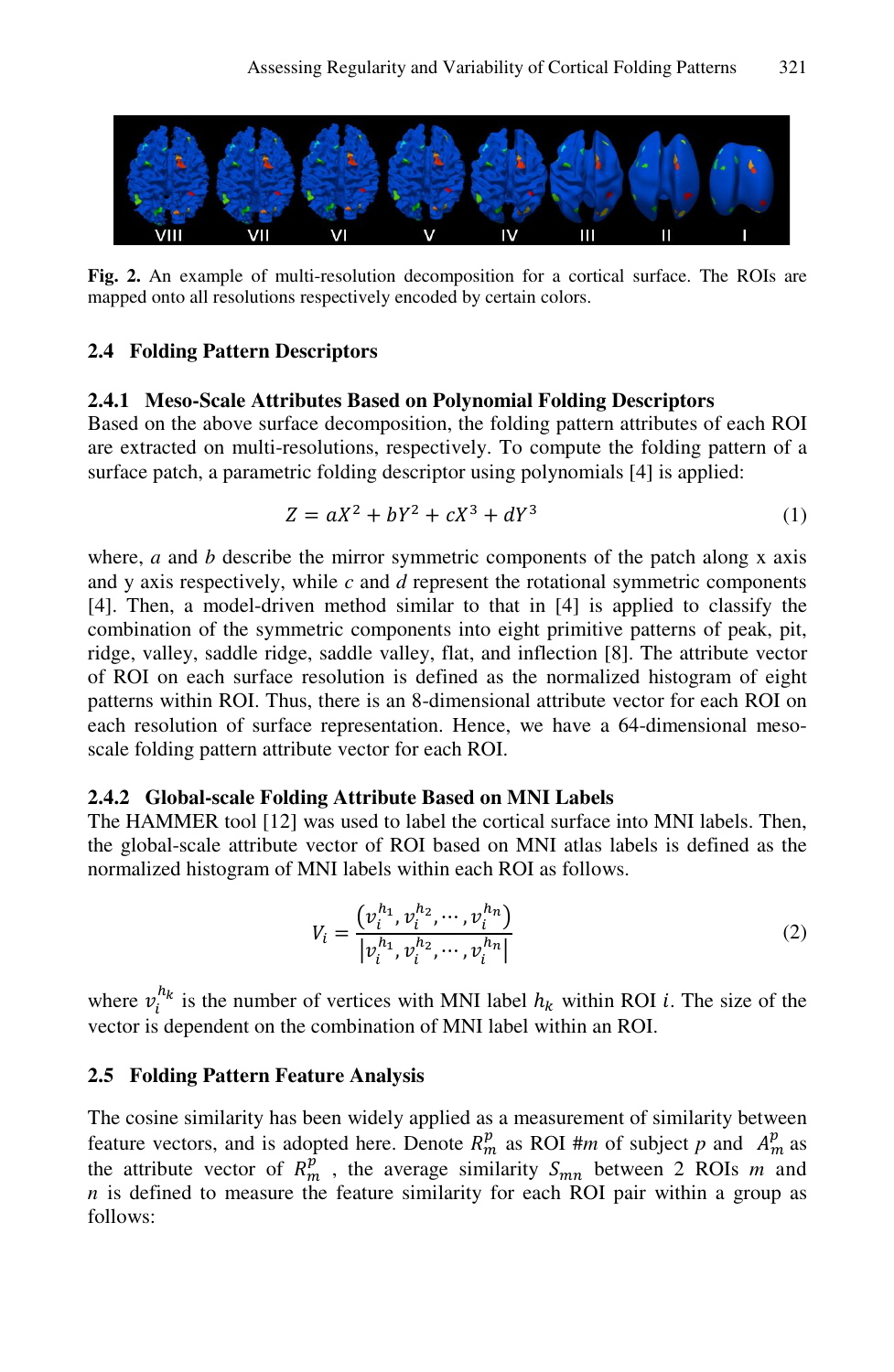$$
S_{mn} = \frac{\sum_{p=1}^{N-1} \sum_{q=p+1}^{N} F(R_m^p, R_n^q)}{C_N^2}
$$
 (3)

$$
F(R_m^p, R_n^q) = \frac{A_m^p \cdot A_n^q}{\|A_m^p\| \|A_n^q\|}
$$
\n(4)

where *N* is the number of subjects.

Considering the length of global-scale attribute can be different, when comparing the similarity between them, the attribute vectors are normalized to the same length. Elements that represent certain MNI labels are viewed as the weights of attribute vector in certain direction. For those elements not shared between attributes, they are set to zero in order to unify the length of attribute vectors.

#### **2.6 ROI Prediction**

An ROI prediction framework is developed based on the cortical folding features described above. Before performing the ROI prediction, all of the subjects are aligned to the same template space (a randomly selected subject in the dataset) by using the linear image registration algorithm FSL FLIRT [13]. Then, the ROI prediction is formulated and solved by minimizing the energy function defined below:

$$
E = \lambda E_{int} + (1 - \lambda) E_{ext}
$$
 (5)

where internal term  $E_{int}$  is the spatial constraint of ROIs' locations which regularizes the search of ROI in a certain space, and the external term  $E_{ext}$  describes the distance between folding pattern feature vectors, and  $\lambda$  trades off these two terms.

As there exists certain consistence in the spatial distribution pattern of ROIs, an ROI coordinate PCA model is introduced to constrain the spatial relationship among ROIs.  $E_{int}$  is defined as the reconstruction error when projecting the candidate ROIs into the sub-space represented by the PCA model. The external energy for one candidate group is formulated as:

$$
E_{ext} = \frac{1}{n} \sum_{i=1}^{i=n} (\beta E_{global}^i + (1 - \beta) E_{meso}^i)
$$
 (6)

where  $E_{global}^{i}$ ,  $E_{meso}^{i}$  are the distances between global and meso scale folding pattern feature vectors of candidate ROI #*i* and those in the training set, and  $\beta$  is the trade-off. The optimization is solved by search over the whole space.

### **3 Results**

#### **3.1 Meso-scale Folding Pattern Analysis**

Quantitative assessments of the regularity and variability of the folding pattern attribute vectors for each ROI are summarized in Fig. 3. It is evident in Fig. 3(a) that the meso-scale attributes of certain ROIs including ROI #1, #2, and #7, are less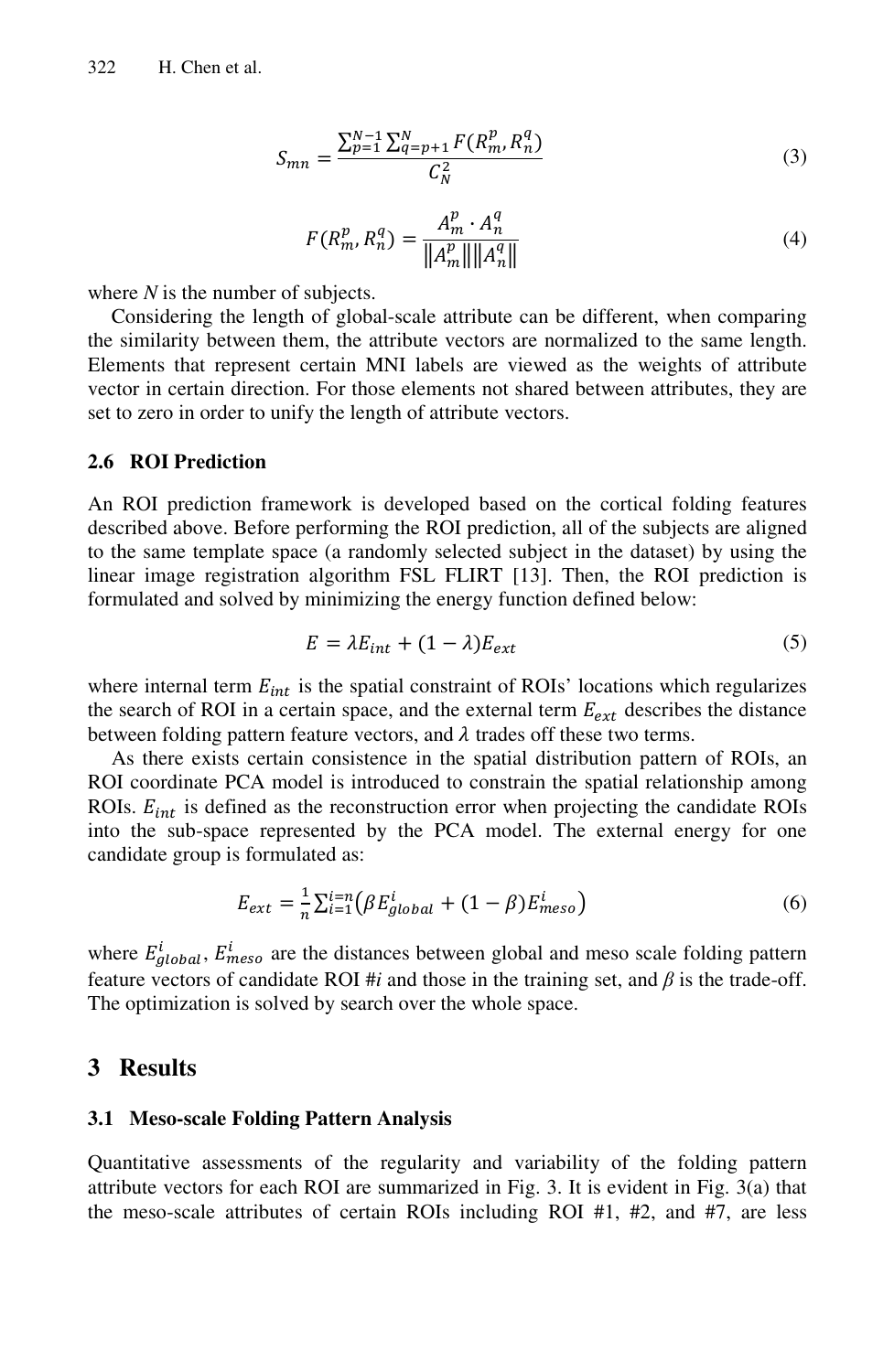variable in that the first principal components can account over 85% of the variances. However, the attributes of other ROIs, including ROI #6, have much more variability and the first principal components can only account for 68% of the variance. These results demonstrate that there is deep-rooted regularity of cortical folding patterns for specific working memory ROIs such as ROI #1 and #7 across subjects, and the folding pattern attributes could be potentially used as predictors of functional ROIs.

The similarities between attribute vectors of each pair of ROIs across 17 subjects were calculated in different resolution using the methods in section 2.5 and shown in Fig. 3(b). It can be seen from Fig. 3(b) that, in the first and second resolutions of surface, the 'flat' folding pattern dominates over others and the attribute vectors are almost the same in these two resolutions. However, starting with the third resolution, the attribute vectors are much more distinctive among ROIs which indicates that the distinctiveness of folding pattern attributes of ROIs is dependent on the resolutions of surface representations. If we look at the diagonals in the matrices in Fig. 3(b), some ROIs such as ROI #2, #3, #7, and #13, have higher similarity, while others such as ROI #5 and #11 have lower similarity. This result partly reflects the similar conclusion made by PCA analysis. An interesting finding in Fig. 3(b) is that ever since the fourth resolution, 4 dark lines can be obviously observed in the matrices, which are highlighted by blue arrow in Fig. 3(b.VIII). As dark represents low similarity, it means that the attribute vectors of ROI #1 and ROI #10 are very different from those of other ROIs and share unique patterns. An intriguing fact is that these two ROIs are left and right insular respectively. We used a classifier based on the support vector machine (SVM) [11] to differentiate these two ROIs from the rest by the folding attributes. The classification test was performed in a leave-one-out fashion. We obtained a relatively high true positive rate of 85.29% in test and a low false negative rate of 2.26%. This promising result suggests that folding patterns can characterize certain brain ROIs (e.g., insular) and can provide distinctive morphological signatures for ROI recognition.



**Fig. 3.** (a): Histograms of percentages of variance that the first principal components can account for after applying PCA on meso-scale feature vectors of each ROI. (b): Average similarity  $S_{mn}$  between meso-scale feature vectors of 15 ROIs on each resolution. Each line represents an ROI. Color bar is on the right. (c): Similarity of global-scale ROI attributes between 17 subjects. Each line represents a single subject.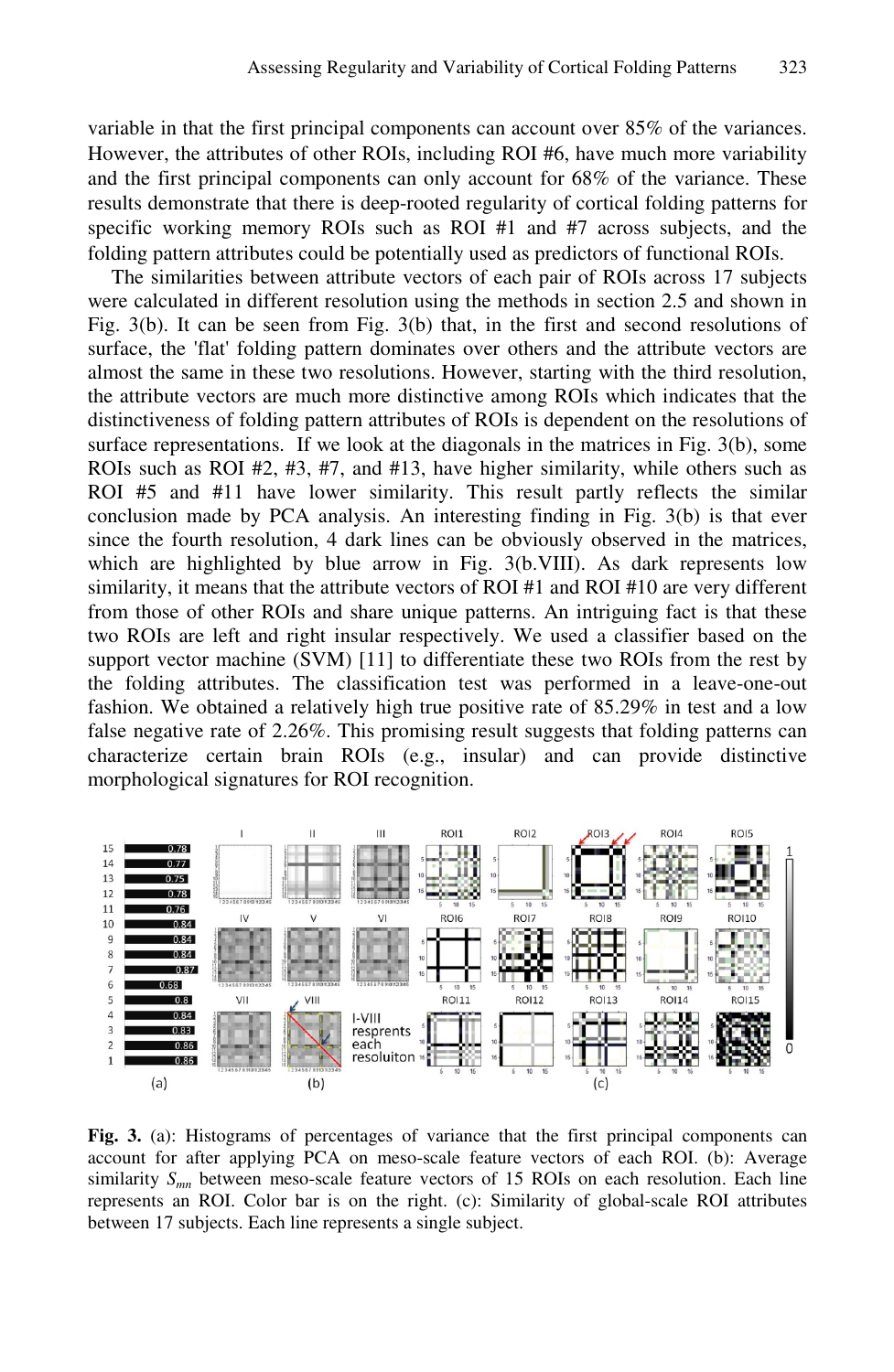# **3.2 Global-Scale Folding g Pattern Analysis**

The similarities of global-scale attribute vectors defined in Eq. (2) of each ROI across 17 subjects were calculated using the methods in section 2.5. The similarity of attribute of each ROI is shown in Fig.  $3(c)$ . It can be seen from Fig.  $3(c)$  that, some ROIs such as ROI #2, #9, and #12, have higher similarities across subject while others such as ROI #15, are more variable across subjects. It is interesting that the ROI #2 and #9 are again more consistent across subjects in terms of meso-scale folding pattern features, as shown in Fig. 3(a-b). This result further indicates that the level of regularity and variability of functional ROI folding patterns is very ROI-specific.



Fig. 4. (a) Prediction results. The center of benchmark ROIs and predicted ROIs are presented by green and red bubbles respectively and connected by yellow line for each pair. ROI #3 and #10 are highlighted by yellow and red arrows accordingly. (b) Euclidean distances between 15 predicted ROIs and benchmark k ROIs for 5 subjects. The horizontal axis indexes ROI. ROI #10 is highlighted with red for its g good prediction result, in which the average error is 4.7 mm.

# **3.3 ROI Prediction**

We used 12 subjects from #1-#12 as training dataset to obtain the prior model of ROIs. Then, the prediction framework described in Section 2.6 was performed on the rest of 5 subjects (Fig. 4(a)). The prediction result was measured by Euclidean distance between predicted ROI and the benchmark ROI provided by task-based fMRI, as shown in Fig. 4(b). Among all of these 15 ROIs, the prediction accuracy is the best for ROI #10 (average prediction error: 4.7 mm), which significantly improved the initialized ROI positions by linear registration (average initialization error: 5.4 mm). This can b be explained by the relatively consistent meso-scale and global-scale folding patterns for ROI #10 across subjects. Though the prediction results of ROI #3 are better for subjects from #14 - #16, but worse for subjects #13 and #17. This is partially caused by the uniqueness of global scale features of these subjects, as highlighted by red arrows in Fig. 3(b). This result suggests that stratification of ROIs and subjects into sub-groups based on their folding patterns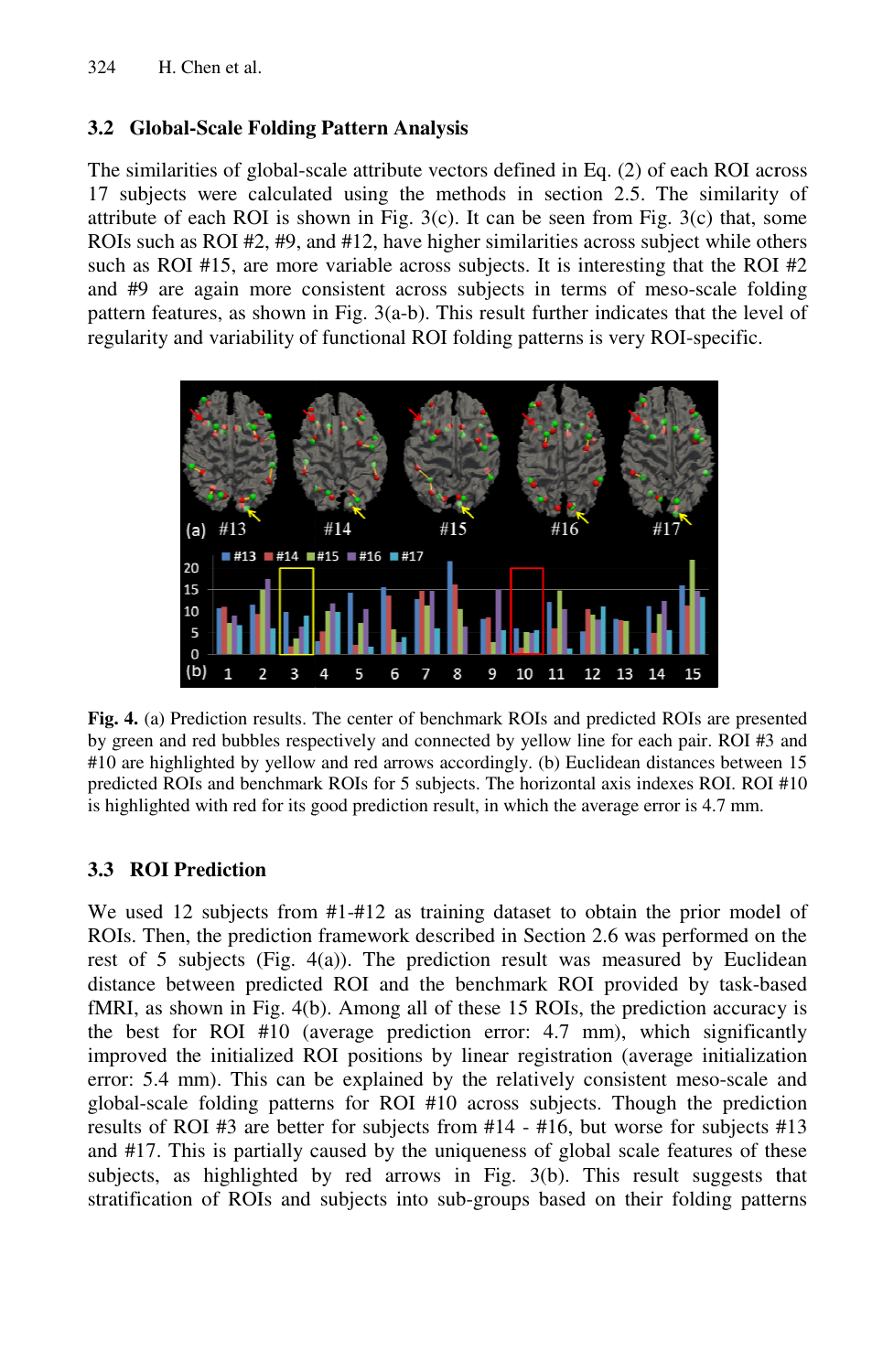could facilitate ROI prediction within homogeneous subgroups and potentially improve ROI prediction accuracy. For other ROIs, our methods can not significantly improve the initialized ROI positions in that the folding pattern features of these ROIs are not consistent in either meso or global scale across individuals, as shown in Fig. 3.

It should be noted that although our ROI prediction results in Fig. 4 are preliminary, it suggests the possibility of using folding patterns to predict certain functional ROIs without the availability of task-based fMRI data. In many clinical applications in which there is no task-based fMRI data available, it would be very helpful to accurately predict certain functional ROIs based only on the folding pattern features that can be extracted from widely available structural MRI data.

# **4 Conclusion**

We presented a novel framework to assess folding patterns of ROIs that are identified by working memory task-based fMRI. The regularity and variability of these attributes have been assessed within and across ROIs, as well as within and across subjects. The major conclusions of our work are as follows. (1) There are deep-rooted regularities of cortical folding patterns for specific working memory ROIs, e.g., insular, across subjects. However, the intrinsic relationship between the regularity of cortical folding patterns and brain connectivity and function remains to be elucidated in the future. (2) Folding pattern attributes, if extracted and applied in a proper way, could be very useful for the characterization, recognition and prediction of brain ROIs, e.g., ROI #10 of insular in the working memory network in Fig. 4. In the absence of fMRI data, this ROI prediction capability based on widely available MRI data could be helpful in localizing functional brain regions in clinical applications.

### **References**

- 1. Van Essen, D.C.: A tension-based theory of morphogenesis and compact wiring in the central nervous system. Nature 385(6614), 313–318 (1997)
- 2. Sporns, O., Chialvo, D.R., Kaiser, M., Hilgetag, C.C.: Organization, development and function of complex brain networks. Trends Cogn. Sci. 8(9), 418–425 (2004)
- 3. Passingham, R.E., Stephan, K.E., Kötter, R.: The anatomical basis of functional localization in the cortex. Nat. Rev. Neurosci. 3(8), 606–616 (2002)
- 4. Zhang, T., Guo, L., Li, G., Nie, J., Liu, T.: Parametric representation of cortical surface folding based on polynomials. In: Yang, G.-Z., Hawkes, D., Rueckert, D., Noble, A., Taylor, C. (eds.) MICCAI 2009. LNCS, vol. 5762, pp. 184–191. Springer, Heidelberg (2009)
- 5. Zilles, K., Armstrong, E., Schleicher, A., Kretschmann, H.J.: The human pattern of gyrification in the cerebral cortex. Anat. Embryol. (Berl.) 179, 173–179 (1988)
- 6. Yu, P., Yeo, B.T., Grant, P.E., Fischl, B., Golland, P.: Cortical Folding Development Study based on Over-Complete Spherical Wavelets. In: IEEE Workshop on MMBIA, pp. 1–8 (2007)
- 7. Yeo, B.T., Yu, P., Grant, P.E., Fischl, B., Golland, P.: Shape analysis with overcomplete spherical wavelets. In: Metaxas, D., Axel, L., Fichtinger, G., Székely, G. (eds.) MICCAI 2008, Part I. LNCS, vol. 5241, pp. 468–476. Springer, Heidelberg (2008)